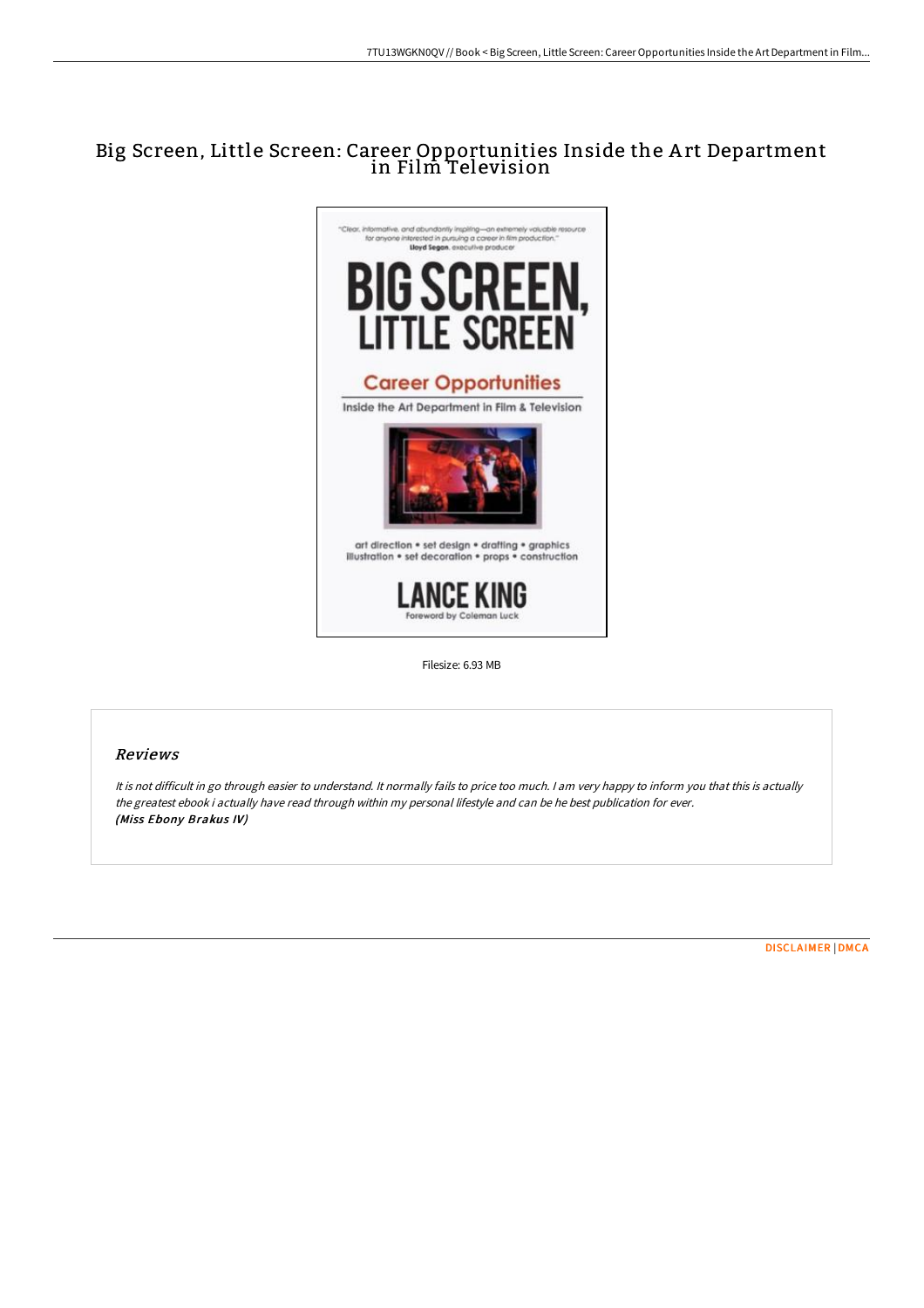### BIG SCREEN, LITTLE SCREEN: CAREER OPPORTUNITIES INSIDE THE ART DEPARTMENT IN FILM TELEVISION



To get Big Screen, Little Screen: Career Opportunities Inside the Art Department in Film Television PDF, you should click the web link listed below and save the document or have accessibility to other information that are highly relevant to BIG SCREEN, LITTLE SCREEN: CAREER OPPORTUNITIES INSIDE THE ART DEPARTMENT IN FILM TELEVISION book.

iUniverse, United States, 2009. Paperback. Book Condition: New. 224 x 150 mm. Language: English . Brand New Book \*\*\*\*\* Print on Demand \*\*\*\*\*.DISCOVER HOW YOU CAN PLAY AN ACTIVE ROLE IN ONE OF TODAY S FASTEST GROWING INDUSTRIES Clear, informative, and abundantly inspiring - an extremely valuable resource for anyone interested in pursuing a career in film production. Lloyd Segan, executive producer The dream of virtually every young, creative person is to find a career that challenges their individual talents. In Big Screen, Little Screen, Hollywood production designer Lance King offers you a behind the scenes perspective which demonstrates a realistic overview in how film production works; what jobs are available; the types of skills and experience you need; professional advice on making career choices; guidance on personal presentation, interview techniques, grasping industry politics, and the role Unions play in the art of film-making. Brimming with anecdotes, proven techniques for developing self-confidence and ways to help you turn your life s negatives into positives, Big Screen, Little Screen combines professional expertise with professional experience, defining everything you need to know to become an active member inside the art department in film television. Also, learn if you have what it takes to work in the industry: Do you consider yourself a creative person? Do you possess the skills and experience to work in the film industry? Are you a goal-oriented type of person? Do you consider yourself a fast-learner? How important are your career aspirations? Are you a self-disciplined individual? Do you think you present yourself well to others? Are you the type of person that can work in a high stress workplace? Do you consider yourself a team player? Find Your Answers Inside! King s upbeat, informative and entertaining style will enlighten you from start to finish, so sit back...

 $\mathbb{R}$ Read Big Screen, Little Screen: Career [Opportunities](http://techno-pub.tech/big-screen-little-screen-career-opportunities-in-1.html) Inside the Art Department in Film Television Online ⊕ Download PDF Big Screen, Little Screen: Career [Opportunities](http://techno-pub.tech/big-screen-little-screen-career-opportunities-in-1.html) Inside the Art Department in Film Television